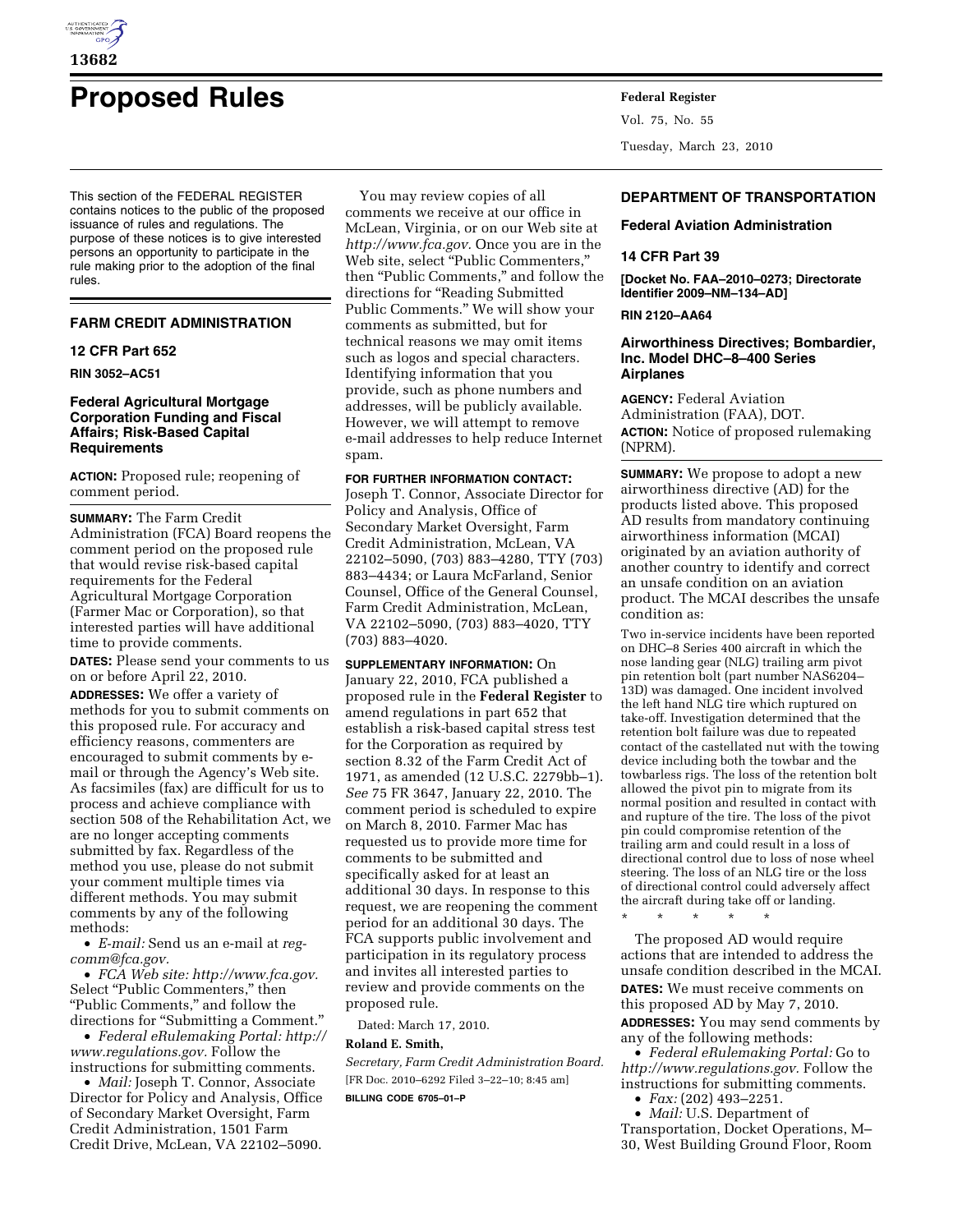W12–140, 1200 New Jersey Avenue, SE., Washington, DC 20590.

• *Hand Delivery:* U.S. Department of Transportation, Docket Operations, M– 30, West Building Ground Floor, Room W12–40, 1200 New Jersey Avenue SE., Washington, DC, between 9 a.m. and 5 p.m., Monday through Friday, except Federal holidays.

For service information identified in this proposed AD, contact Bombardier, Inc., 400 Côte-Vertu Road West, Dorval, Québec H4S 1Y9, Canada; telephone 514–855–5000; fax 514–855–7401; email *thd.qseries@aero.bombardier.com;*  Internet *http://www.bombardier.com.*  You may review copies of the referenced service information at the FAA, Transport Airplane Directorate, 1601 Lind Avenue SW., Renton, Washington. For information on the availability of this material at the FAA, call 425–227–1221.

# **Examining the AD Docket**

You may examine the AD docket on the Internet at *http:// www.regulations.gov;* or in person at the Docket Operations office between 9 a.m. and 5 p.m., Monday through Friday, except Federal holidays. The AD docket contains this proposed AD, the regulatory evaluation, any comments received, and other information. The street address for the Docket Operations office (telephone (800) 647–5527) is in the **ADDRESSES** section. Comments will be available in the AD docket shortly after receipt.

**FOR FURTHER INFORMATION CONTACT:**  Richard Beckwith, Aerospace Engineer, Airframe and Mechanical Systems Branch, ANE–171, FAA, New York Aircraft Certification Office, 1600 Stewart Avenue, Suite 410, Westbury, New York 11590; telephone (516) 228– 7302; fax (516) 794–5531.

# **SUPPLEMENTARY INFORMATION:**

## **Comments Invited**

We invite you to send any written relevant data, views, or arguments about this proposed AD. Send your comments to an address listed under the **ADDRESSES** section. Include ''Docket No. FAA–2010–0273; Directorate Identifier 2009–NM–134–AD;'' at the beginning of your comments. We specifically invite comments on the overall regulatory, economic, environmental, and energy aspects of this proposed AD. We will consider all comments received by the closing date and may amend this proposed AD based on those comments.

We have lengthened the 30-day comment period for proposed ADs that address MCAI originated by aviation authorities of other countries to provide adequate time for interested parties to submit comments. The comment period for these proposed ADs is now typically 45 days, which is consistent with the comment period for domestic transport ADs.

We will post all comments we receive, without change, to *http:// www.regulations.gov,* including any personal information you provide. We will also post a report summarizing each substantive verbal contact we receive about this proposed AD.

## **Discussion**

Transport Canada Civil Aviation (TCCA), which is the aviation authority for Canada, has issued Canadian Airworthiness Directive CF–2009–29, dated June 29, 2009 (referred to after this as ''the MCAI''), to correct an unsafe condition for the specified products. The MCAI states:

Two in-service incidents have been reported on DHC–8 Series 400 aircraft in which the nose landing gear (NLG) trailing arm pivot pin retention bolt (part number NAS6204– 13D) was damaged. One incident involved the left hand NLG tire which ruptured on take-off. Investigation determined that the retention bolt failure was due to repeated contact of the castellated nut with the towing device including both the towbar and the towbarless rigs. The loss of the retention bolt allowed the pivot pin to migrate from its normal position and resulted in contact with and rupture of the tire. The loss of the pivot pin could compromise retention of the trailing arm and could result in a loss of directional control due to loss of nose wheel steering. The loss of an NLG tire or the loss of directional control could adversely affect the aircraft during take off or landing. To prevent the potential failure of the pivot pin retention bolt, Bombardier Aerospace has developed a modification which includes a new retention bolt, a reverse orientation of the retention bolt and a rework of the weight on wheel (WOW) proximity sensor cover to provide clearance for the re-oriented retention bolt.

You may obtain further information by examining the MCAI in the AD docket.

#### **Relevant Service Information**

Bombardier has issued Service Bulletin 84–32–65, Revision A, dated March 2, 2009. The actions described in this service information are intended to correct the unsafe condition identified in the MCAI.

## **FAA's Determination and Requirements of This Proposed AD**

This product has been approved by the aviation authority of another country, and is approved for operation in the United States. Pursuant to our bilateral agreement with the State of Design Authority, we have been notified

of the unsafe condition described in the MCAI and service information referenced above. We are proposing this AD because we evaluated all pertinent information and determined an unsafe condition exists and is likely to exist or develop on other products of the same type design.

## **Differences Between This AD and the MCAI or Service Information**

We have reviewed the MCAI and related service information and, in general, agree with their substance. But we might have found it necessary to use different words from those in the MCAI to ensure the AD is clear for U.S. operators and is enforceable. In making these changes, we do not intend to differ substantively from the information provided in the MCAI and related service information.

We might also have proposed different actions in this AD from those in the MCAI in order to follow FAA policies. Any such differences are highlighted in a Note within the proposed AD.

## **Costs of Compliance**

Based on the service information, we estimate that this proposed AD would affect about 63 products of U.S. registry. We also estimate that it would take about 3 work-hours per product to comply with the basic requirements of this proposed AD. The average labor rate is \$85 per work-hour. Required parts would cost about \$100 per product. Based on these figures, we estimate the cost of the proposed AD on U.S. operators to be \$22,365, or \$355 per product.

## **Authority for This Rulemaking**

Title 49 of the United States Code specifies the FAA's authority to issue rules on aviation safety. Subtitle I, section 106, describes the authority of the FAA Administrator. ''Subtitle VII: Aviation Programs,'' describes in more detail the scope of the Agency's authority.

We are issuing this rulemaking under the authority described in ''Subtitle VII, Part A, Subpart III, Section 44701: General requirements.'' Under that section, Congress charges the FAA with promoting safe flight of civil aircraft in air commerce by prescribing regulations for practices, methods, and procedures the Administrator finds necessary for safety in air commerce. This regulation is within the scope of that authority because it addresses an unsafe condition that is likely to exist or develop on products identified in this rulemaking action.